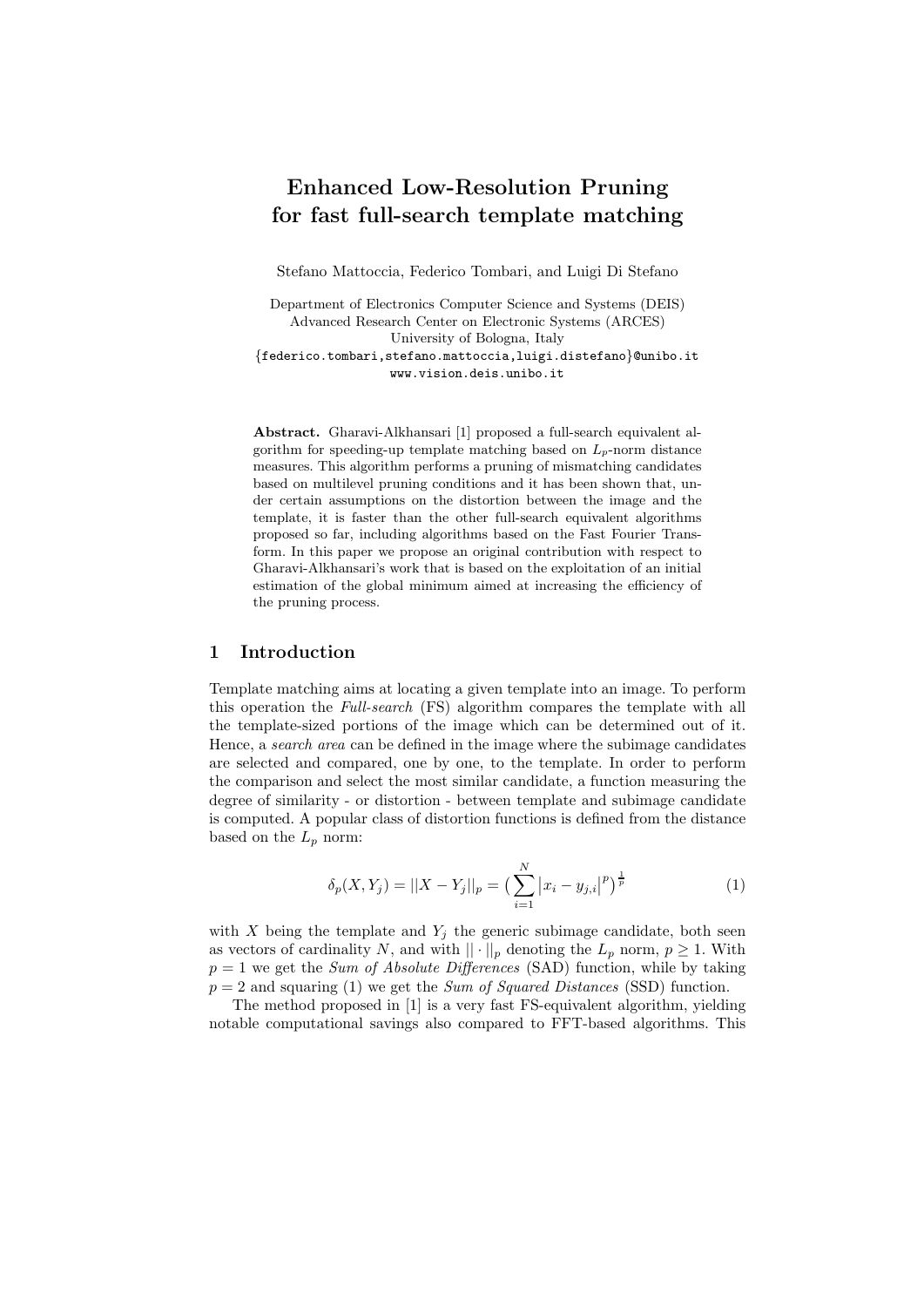2 Stefano Mattoccia, Federico Tombari, and Luigi Di Stefano

method, referred to as *Low Resolution Pruning* (*LRP*), applies several sufficient conditions for pruning mismatching candidates in order to carry out only a fraction of the computations needed by the full search approach.

By analysing the LRP algorithm we devised some modifications aimed at improving the overall performance of the approach. In particular, we devised three different full-search equivalent algorithms, conceptually based on the same idea but deploying different strategies of application. The common point of the three algorithms is to perform a fast initial estimation of the global minimum and consequently trying to exploit this knowledge so as to speed-up the matching process.

# **2 LRP method**

As in [1], we will refer to the template vector as  $X = \{x_1, \dots, x_N\}$ , of cardinality  $N$ , and to the  $K$  candidate vectors against whom  $X$  must be matched as  $Y_1, \dots, Y_K$ . Each vector will have the same cardinality as the template vector, i.e.  $Y_j = \{y_{j,1}, \dots, y_{j,N}\}\.$  In [1], a transformation is introduced, represented by a  $N \times N'$  matrix, A, which replaces those elements of a vector corresponding to a  $W \times W$  matrix, A, which replaces those elements of a vector corresponding to a block of pixels of size  $\sqrt{M} \times \sqrt{M}$  with a single element equal to the sum of those elements. Hence, the resulting vector of the transformation will have cardinality  $N' = \frac{N}{M}$  (from this point of view the transformation denoted by A acts as a binning operator). By applying this transformation on the template vector  $X$ and on a generic candidate vector  $Y_j$  the new vectors  $\bar{X}$  and  $\bar{Y}_j$  are obtained:

$$
\bar{X} = AX \tag{2}
$$

$$
\bar{Y}_j = A Y_j \tag{3}
$$

The matrix p-norm, defined in [1] as:

$$
||A||_p = \sup_{x \neq 0} \frac{||AX||_p}{||X||_p} = M^{\frac{p-1}{2p}}
$$
\n(4)

induces the following inequality:

$$
||A||_p \cdot ||X||_p \ge ||\bar{X}||_p \tag{5}
$$

By applying the transformation defined by  $A$  to the template  $X$  and the generic candidate  $Y_i$  equation (5) is rewritten as:

$$
||A||_p \cdot \delta_p(X, Y_j) \ge \delta_p(\bar{X}, \bar{Y}_j)
$$
\n<sup>(6)</sup>

By introducing a threshold,  $D$ , which is obtained by computing  $\delta_p$  on a good candidate Y*b*:

$$
D = ||A||_p \cdot \delta_p(X, Y_b) \tag{7}
$$

a pruning condition can be tested for each candidate  $Y_i$ :

$$
\delta_p(\bar{X}, \bar{Y}_j) > D \tag{8}
$$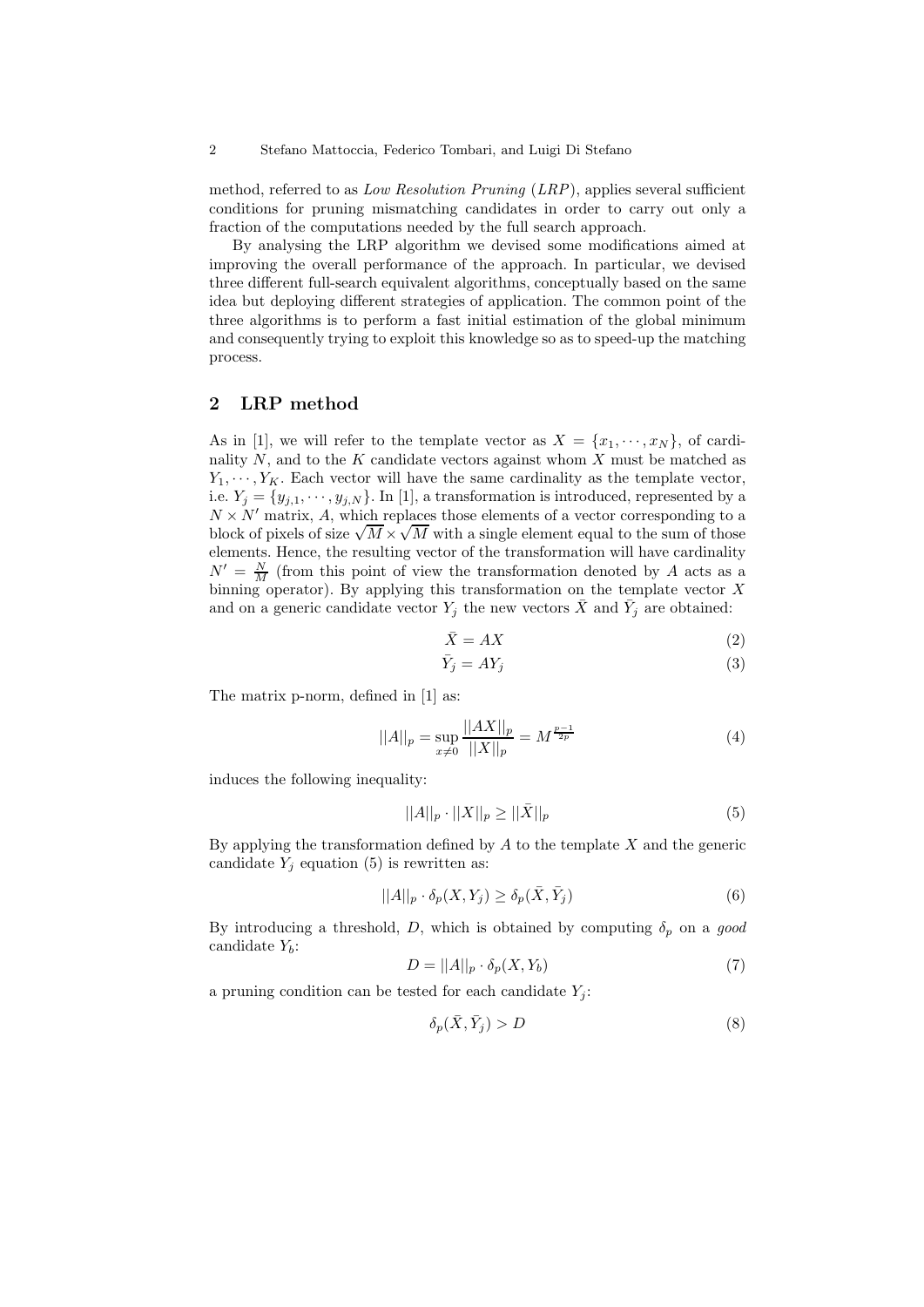Enhanced Low-Resolution Pruning for fast full-search template matching 3

If  $(8)$  holds, then  $Y_j$  does not represent a better candidate compared to  $Y_b$  due to (6).

 $Y_b$  is obtained by performing an exhaustive search between  $\bar{X}$  and the K transformed candidates  $\bar{Y}_1, \dots, \bar{Y}_N$  and by choosing the candidate which leads to the global minimum.

The basic LRP approach described so far is extended in [1] by defining several levels of resolution and, correspondingly, a transformation matrix for each pair of consecutive levels. Given  $T+1$  levels of resolution, with level 0 being the full resolution one and level  $T$  being the lowest resolution one, first the transformation is iteratively applied in order to obtain the several versions of the vectors at reduced cardinality. Each element is obtained by summing corresponding M elements of its upper resolution level (usually, at the lowest level each vector is made out of a single element, which coincides with the sum of all the fullresolution elements). That is, at level  $t$  the cardinality of vector  $Y_j$  is reduced from N (original size) to  $\frac{N}{M^t}$ . We will refer to  $X^t$  and  $Y_j^t$  as the template and candidate vectors transformed to level t.

After this initial step, the basic LRP is iterated  $T$  times, starting from the lowest resolution level (i.e.  $T$ ). At generic step t first the initial candidate is determined by searching between those candidates not pruned so far in the current level (i.e.  $t$ ) and by choosing the one which leads to the minimum distance, i.e.  $Y_b$ . Then, the threshold  $D<sup>t</sup>$  is computed as:

$$
D^t = ||A||_{p,t} \cdot \delta_p(X, Y_b)
$$
\n<sup>(9)</sup>

with the transformation matrix p-norm  $||A||_{p,t}$  being as:

$$
||A||_{p,t} = M^{\frac{t \cdot (p-1)}{2p}} \tag{10}
$$

Finally the pruning test is applied at each left candidate of the current level t:

$$
\delta_p(X^t, Y^t_j) > D^t \tag{11}
$$

As it can be easily inferred, the strength of the method is to prune the majority of candidates at the lower levels, based on the fact that computing  $\delta_p(X^t, Y^t_j)$ requires less operations than computing  $\delta_p(X, Y_i)$ .

## **3 Enhanced-LRP algorithms**

Since LRP is a data dependent technique, the choice of  $Y_b$  determines the efficiency of the sufficient conditions and the performance of the algorithm. Our idea consists in rapidly finding a better guess of  $Y<sub>b</sub>$  compared to that found by the LRP algorithm. If  $Y_b$  could be conveniently initialized previously to the matching process, the algorithm could benefit of it by deploying a more effective threshold  $D<sup>t</sup>$  as well as by reducing the number of evaluated candidates at each iteration holding in the same time the property of finding the global minimum (i.e. exhaustiveness).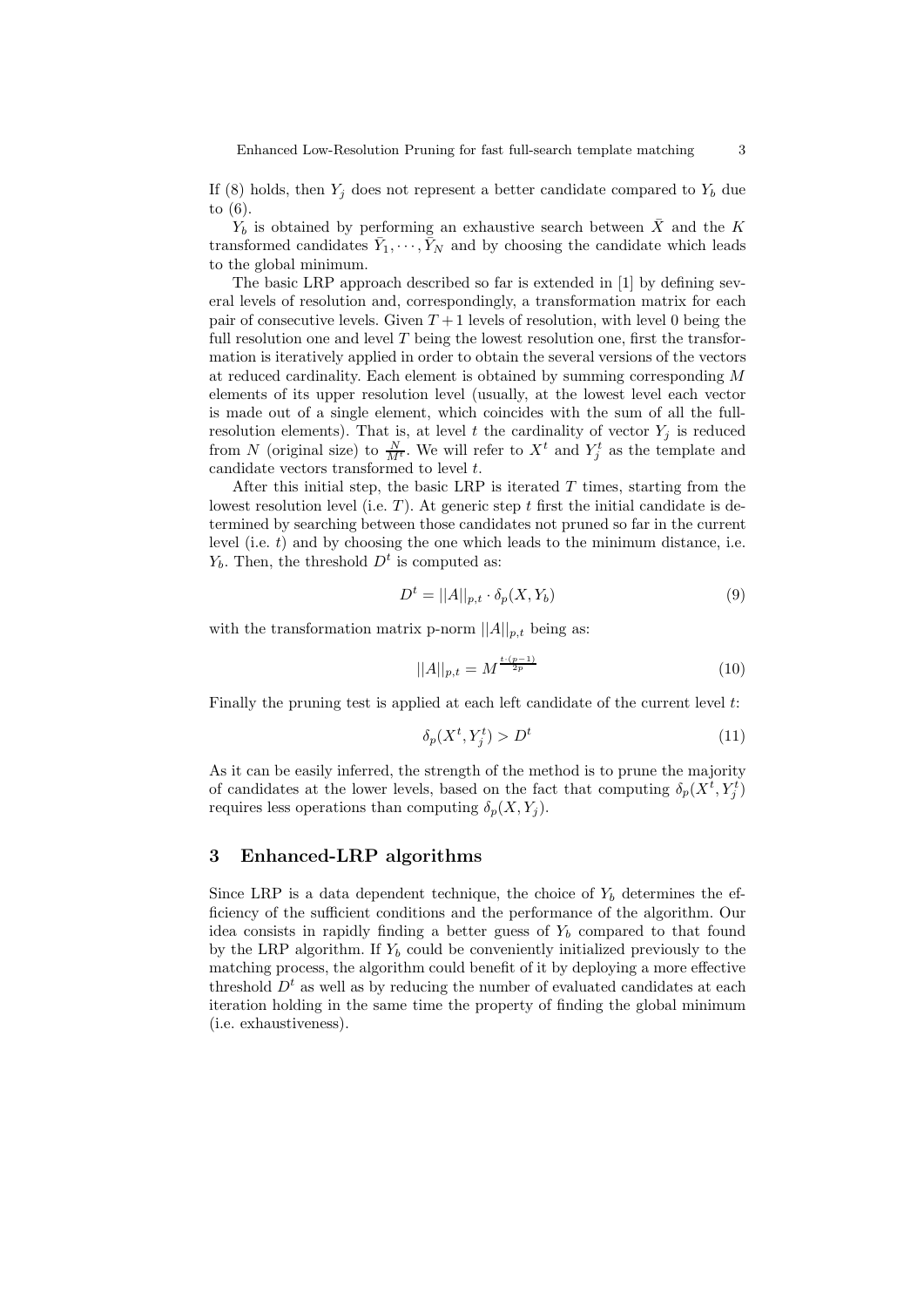4 Stefano Mattoccia, Federico Tombari, and Luigi Di Stefano

Hence, we propose to determine an estimation of the global minimum,  $\tilde{Y}_b$ , by means of any non-exhaustive algorithm which is able to perform this operation at a small computational cost compared to that of the whole LRP algorithm. The choice of the non-exhaustive algorithm can be made between a number of methods proposed so far in literature, which reduce the search space in order to save computations (i.e. [2], [3], [4], [5]). In our implementation, which will be used for the experimental results proposed in this paper, we have chosen a standard two-stage coarse-to-fine algorithm, and  $\tilde{Y}_b$  is initialized as the candidate referred to the best score obtained.

The use of a non-exhaustive method for estimating  $\tilde{Y}_b$  requires a fixed overhead. Nevertheless, this method is more likely to find a candidate closer to the global minimum compared to the  $Y_b$  found by the LRP algorithm, especially at the lowest levels of resolution, where candidate vectors are reduced up to a very few elements (typically up to one at the lowest level). Once  $\tilde{Y}_b$  has been determined by means of a fast non-exhaustive algorithm, we propose three different strategies for exploiting this information in the LRP framework, thus leading to three different algorithms, referred to as ELRP 1, ELRP 2 and ELRP 3. It is important to point out that, despite the use of a non-exhaustive method for the estimation of  $\tilde{Y}_b$ , the three proposed algorithms are all exhaustive since they all guarantee that the best candidate found is the global minimum. This is due to the fact that the proposed algorithms throughout the template matching process use the same bounding functions as LRP (i.e.  $9, 11$ ) but plugging in different candidates. Hence if a candidate is pruned by any of the conditions applied by the ELRP algorithms, then it is guaranteed to have a score higher than that of the global minimum.

#### **3.1 ELRP 1**

The non-exhaustive algorithm applied at the beginning gives us a candidate,  $Y<sub>b</sub>$ , and its distance from the template  $X$  computed at highest level (i.e. level 0),  $\delta_p(X, \tilde{Y}_b)$ . Hence, at each step t, the first threshold  $D^t$  is determined by means of  $Y_b$ :

$$
D^t = ||A||_{p,t} \cdot \delta_p(X, \tilde{Y}_b)
$$
\n(12)

Then each candidate  $Y_j$  is tested with the pruning condition:

$$
\delta_p(X^t, Y^t_j) > D^t \tag{13}
$$

If  $(13)$  holds, candidate  $Y_i$  is pruned from the list. Thanks to this approach, differently from [1], at the lower level we avoided to execute an exhaustive search in order to initialize  $Y_b$ . Nevertheless, if  $\tilde{Y}_b$  has been initialized badly, its use along the several pruning levels would result to bad efficiency of the pruning conditions, yielding to poor performance of the algorithm. Hence, at each level t, subsequently to the pruning test, an updating procedure of candidate  $\tilde{Y}_b$  is applied. In particular, we search for the candidate still left in the list  $L$  with the minimum distance:

$$
Y_{b,l} = \arg\min_{Y_j^t \in L} \{ \delta_p(X^t, Y_j^t) \} \tag{14}
$$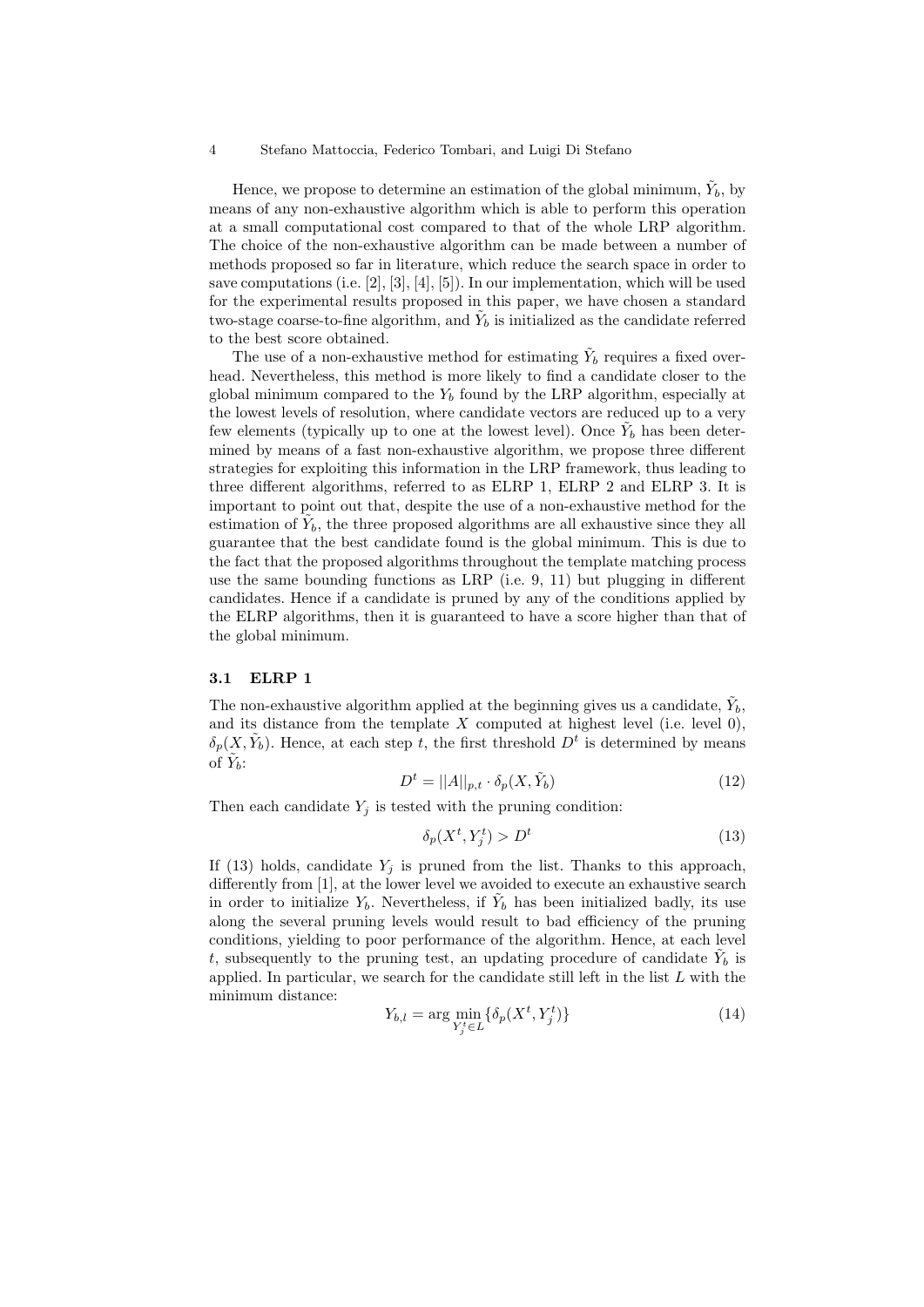

Fig. 1. A graphical visualization of the ELRP 1 algorithm. Each layer represents one of the  $T+1$  levels of the algorithm, while each block represents a candidate at a particular level of resolution. Gray squares correspond to candidate *Yb,l*, while black squares correspond to candidate  $\tilde{Y}_b$ , each one at its respective stage of the algorithm. The candidate corresponding to the global minimum is denoted by letter *W*, while at each stage the pruned candidates are denoted with a crossed box.

Then, if  $Y_{b,l}$  and  $\tilde{Y}_b$  don't coincide, they are compared by looking at their distance at highest resolution, and the candidate which concurs for the minimum distance is selected as the new  $\tilde{Y}_b$  to be used for next step:

$$
\tilde{Y}_b = \arg\min_{Y = \tilde{Y}_b, Y_{b,l}} \{\delta_p(X, Y)\}\tag{15}
$$

It is worth noting that the determination of  $Y_{b,l}$  in (14) only requires l additional tests, with l being the number of candidates still left in the list after the application of the pruning condition, since the term  $\delta_p(X^t, Y^t_j)$  is already computed for the pruning test  $(13)$ . Hence, it is expected that  $ELR\dot{P}$  1 holds the potential to speed-up the LRP method since, compared to LRP, the search space in which to search for the minimum is reduced by all the candidates already pruned by (13). Nevertheless, there might be some cases in which the effectiveness of the bounding threshold deployed by ELRP 1 (12) is lower than the corresponding one of LRP: this aspect, together with the need of an initial overhead to estimate  $\tilde{Y}_b$ , can cause overall a slower performance of ELRP 1 compared to LRP.

Figure 1 shows a graphical description of the ELRP 1 algorithm. At each level there are  $K$  candidates, represented by the squares. Going bottom up, thanks to the elimination conditions applied some candidates are iteratively pruned at each level (denoted by the crossed boxes), while the others are propagated up to the top level, where the exhaustive search is determined on the left vectors and the best candidate is found (denoted by  $W$ ). At start-up, i.e. step  $(0)$ , candidate  $\hat{Y}_b$  is determined by means of the non-exhaustive technique and used to prune the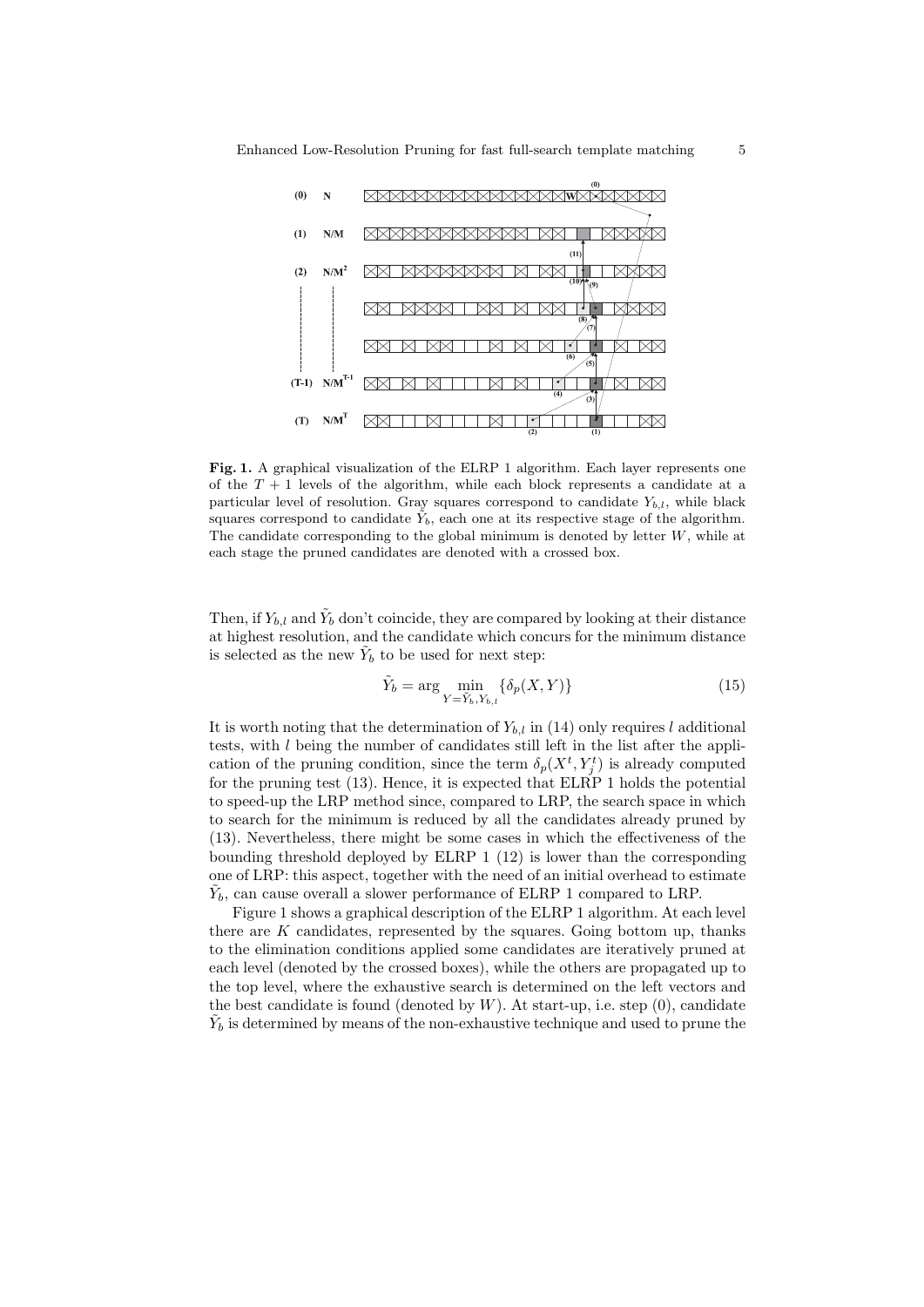candidates at level T. Then, at each level, after applying the pruning condition (13) on the candidates still in the list, the two vectors  $\tilde{Y}_b$  and  $Y_{b,l}$  (respectively, the black and the gray squares) are compared and the best between the two at highest level (i.e. 0) is chosen (15) as  $\tilde{Y}_b$  for the upper level.

#### **3.2 ELRP 2**

As outlined in Section 2, at each step t the LRP algorithm performs an exhaustive search between the candidates left in the list in order to determine  $Y_b$  as the candidate which corresponds to the minimum distance, so that it can be used for the computation of the threshold  $D<sup>t</sup>$ . Conversely, method ELRP 1 reduces this search at each step by means of  $\tilde{Y}_b$  and a strategy for updating  $\tilde{Y}_b$  by means of Y*b,l*. A different approach is devised by keeping the exhaustive search performed between the candidates left at the lower level. With this approach, at each step t we first determine  $Y_b$  as the candidate yielding the minimum score at level t between the candidates left in the list. Then,  $\tilde{Y}_b$  is updated as:

$$
\tilde{Y}_b = \arg\min_{Y = \tilde{Y}_b, Y_b} \{ \delta_p(X, Y) \}
$$
\n(16)

It is worth to note that also this approach contains a strategy which allows for using a different candidate in case  $\tilde{Y}_b$  is estimated badly by the initial nonexhaustive step. This is performed by means of the comparison in (16). It is also important to point out that, thanks to (16), the bounding terms deployed by ELRP 2 are guaranteed being always more (or, at worst, equally) effective compared than the corresponding ones devised by LRP. In terms of performance, this guarantees that in the worst case ELRP 2 will be slower than LRP only for the amount of time needed to carry out the estimation of  $Y_b$ , which, as previously mentioned, has to be small compared to the overall time required by the algorithm.

#### **3.3 ELRP 3**

In this third approach, we propose to change the rule by which the candidates are tested. Each candidate  $Y_j$  is compared (13) against all the possible pruning conditions which can be determined until either it is pruned, or the last level (i.e. level 0) is reached, which means the distance between  $X$  and  $Y_j$  must be computed. Of course, the succession of the pruning conditions follows the original algorithm, going from the lowest level (i.e. level  $T$ ) up to the highest one. Hence, each candidate will be individually tested against up to  $T$  pruning conditions.

This approach allows to devise an updating procedure as follows. At the beginning of the algorithm, the thresholds  $D<sup>t</sup>$  are computed at each level by means of  $\hat{Y}_b$ . When a candidate  $Y_j$  can not be skipped by any of the  $T$  conditions applied, the actual distance  $\delta_p(X, Y_j)$  must be computed and the best candidate is updated as:

$$
\tilde{Y}_b = \arg\min_{Y = \tilde{Y}_b, Y_j} \{ \delta_p(X, Y) \}
$$
\n(17)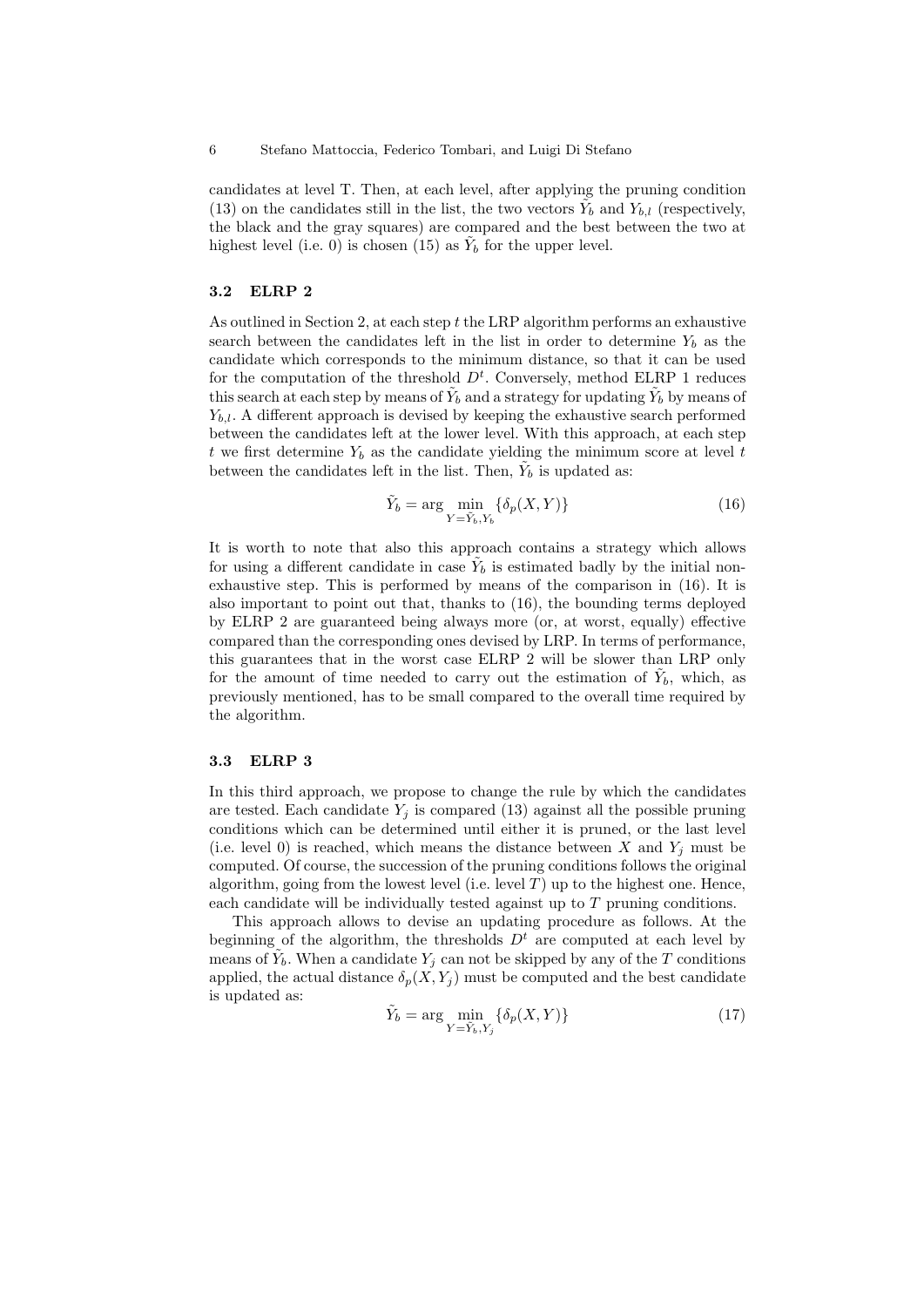Furthermore, the algorithm does not need anymore to keep a list where to store the candidates which have not been pruned *so far*, with extra savings for what means operations and memory requirements.



**Fig. 2.** The reference image affected by distortion in illumination and pose used in Experiment 1 (top, left) and that affected by artificial noise used in Experiment 2 (top, right). Bottom: the 10 templates used in the experimental section.

# **4 Experimental results**

This section compares the results obtained using the ELRP 1, ELRP 2 and ELRP 3 algorithms described in Section 3 with those yielded by the LRP algorithm. In the situation considered in [1], i.e. images affected by artificial noise, LRP yields notable speed-ups with respect to the FS algorithm. Nevertheless, we are also interested in testing the algorithms with more typical distortions found in real-world applications, i.e. those generated by slight changes in illumination and position. Thus, we carry out two experiments.

In the first experiment 10 templates are extracted from an image as shown in fig. 2 (bottom), then the reference image is chosen as an image taken at a different time instant from a close-by position and with slightly different illumination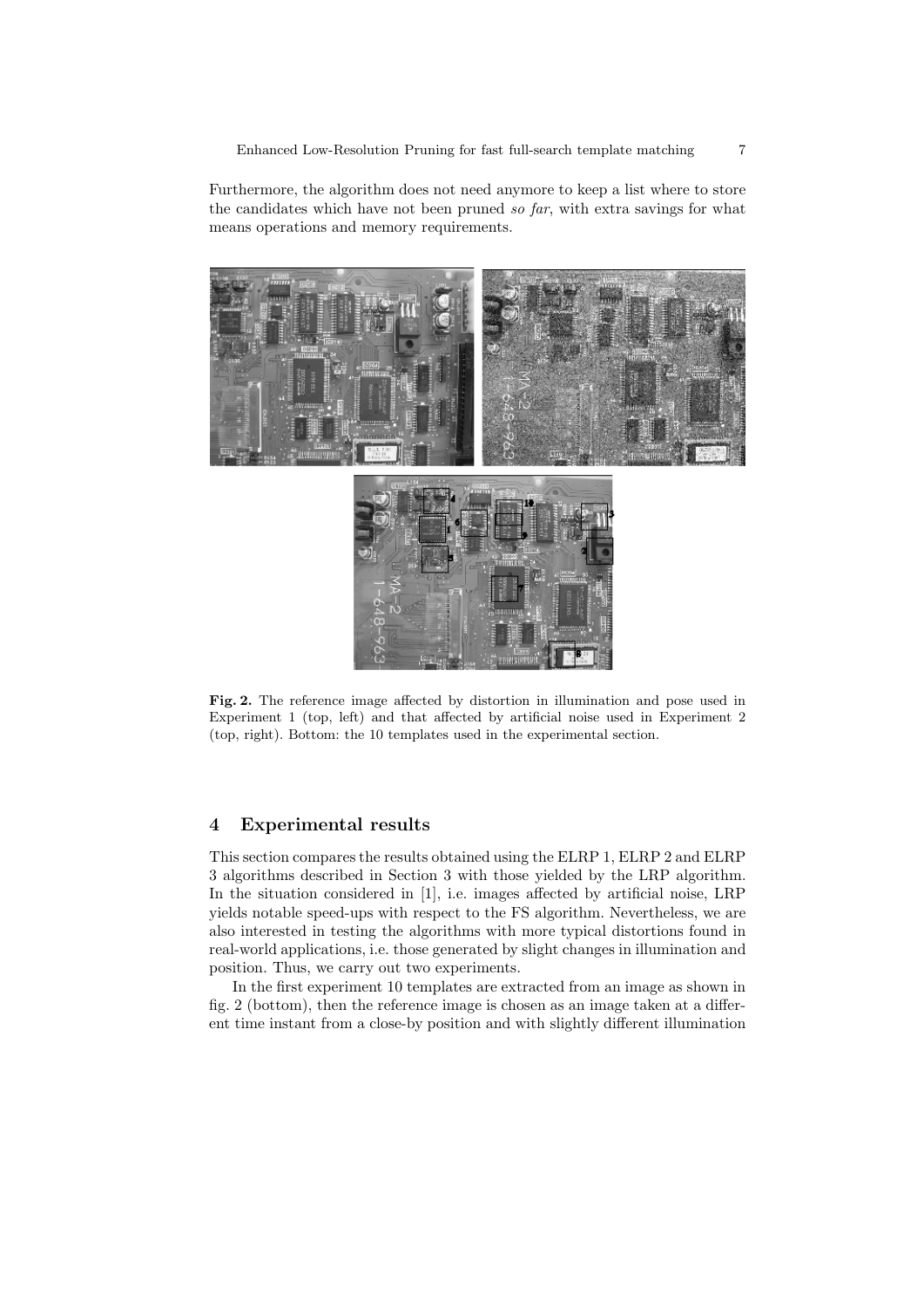conditions (see Figure 2, top left). Hence, the distortions between the templates and the reference image are generated by slight changes in pose and illumination, which can be regarded as the typical distortions found in real template matching scenarios. Then, in order to complete the experimental framework, we propose another experiment where the proposed algorithms are tested in the same conditions as in [1], that is, artificial noise is added to the image where the templates where extracted from (see Figure 2, top right). In particular, the introduced distortion is represented by i.i.d. double exponential (Laplace) distributed noise with parameters  $\sigma = 10$  and  $\mu = 0$ . The 10 templates are the same as in experiment 1 (Figure 2, bottom).

To be coherent with the experimental framework proposed in [1], each template used for the two experiments is of size  $64 \times 64$ . This allows to have  $M = 4 = 2 \times 2$ , and the number of pruning levels  $T = 6$ . For the same reason, we use here the SSD function (i.e.  $p = 2$ ). All the algorithms deploy incremental calculation techniques (i.e. [6]) for efficient computation of the transformed candidates at each level of resolution. Finally, the benchmark platform was a Linux workstation based on a  $P_4$  3.056 GHz processor; the algorithms were implemented in  $C$  and compiled using  $Gcc$  with optimization level  $O3$ .

**Table 1.** Speed-ups yielded by the LRP algorithm and the three proposed methods vs. FS algorithm in Experiment 1.

| Template       | $_{LRP}$ | ELRP1          |         | ELRP2 ELRP3    |
|----------------|----------|----------------|---------|----------------|
| T1             | 11.3     | 17.9           | 16.4    | 17.9           |
| T2             | 26.0     | 43.8           | 35.8    | 47.9           |
| Т3             | 7.1      | 9.9            | 9.5     | 9.8            |
| T <sub>4</sub> | 5.0      | 9.9            | 9.7     | 9.8            |
| T5             | 18.2     | 28.6           | 25.2    | 29.8           |
| T6             | 11.4     | 25.5           | 22.8    | 26.4           |
| T7             | 13.1     | 25.0           | 22.2    | 25.7           |
| Т8             | 22.1     | 27.7           | 24.4    | 28.9           |
| T9             | 11.5     | $12.8*$        | $14.2*$ | 24.0<br>$\ast$ |
| T10            | 11.6     | 11.0<br>$\ast$ | $11.5*$ | $17.2*$        |
| Mean           | 13.7     | 21.2           | 19.2    | 23.7           |
| St.Dev.        | $6.5\,$  | 11.0           | 8.4     | 11.2           |
|                |          |                |         |                |

Table 1 and Table 2 show the speed-ups (i.e. ratios of measured execution times) yielded by *LRP, ELRP 1, ELRP 2* and *ELRP 3* with regards to the FS SSD-based algorithm. As for the ELRP algorithms, the execution times include also the initial non-exhaustive step. Table 1 is relative to the dataset of experiment 1, while Table 2 shows the results concerning experiment 2. Furthermore, in the two tables symbol ∗ is used to highlight those cases where the non-exhaustive algorithm applied at the first step does not find the global minimum: overall, this happens in 3 cases out of 20. Nevertheless, though already specified previously, we remind here that even in the cases marked with an  $*$ the three ELRP algorithms are always guaranteed to find the global minimum.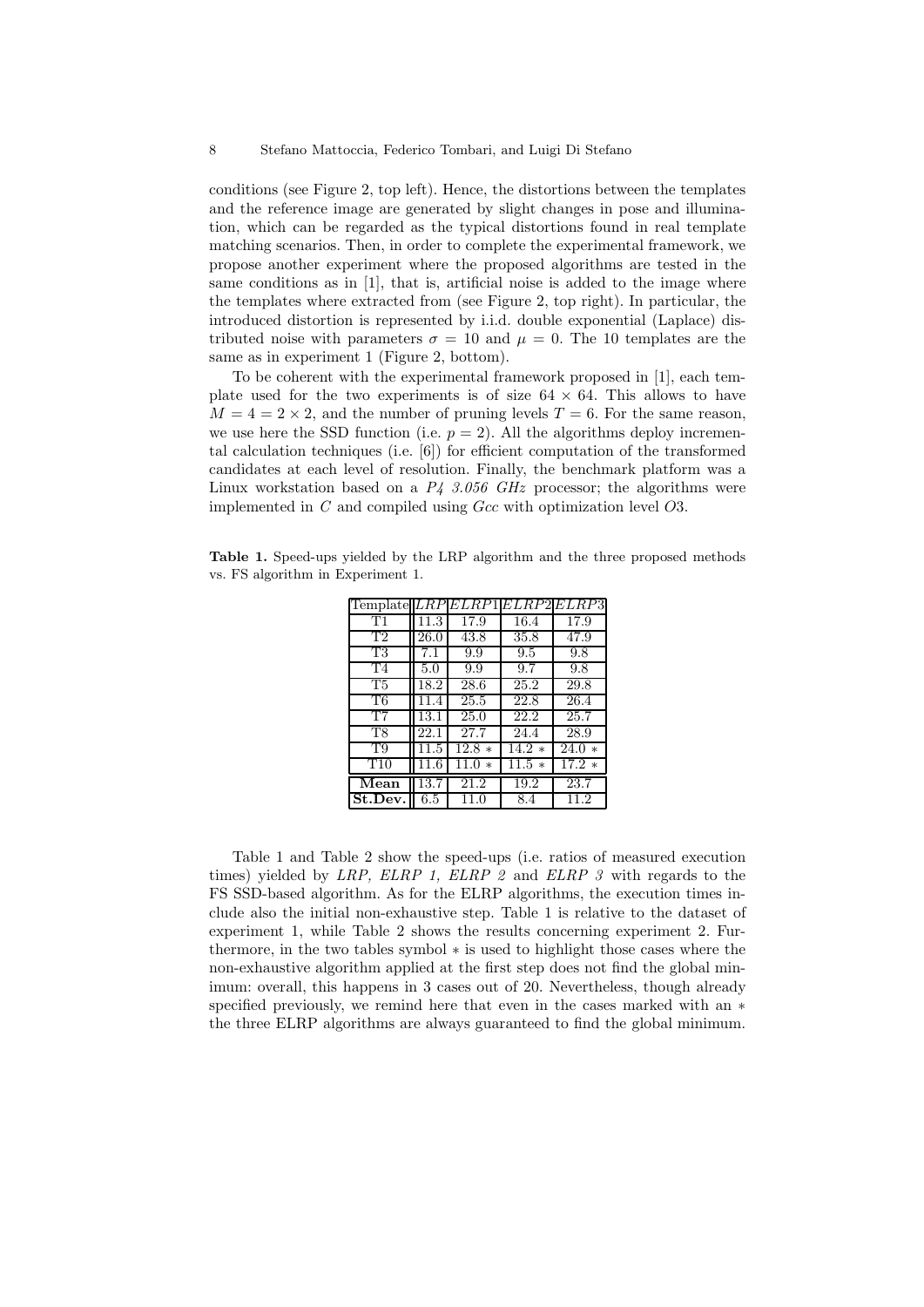| $Template   LRP   ELRP1   ELRP2   ELRP3  $ |                   |        |         |                     |
|--------------------------------------------|-------------------|--------|---------|---------------------|
| Т1                                         | 25.7              | 30.0   | 25.9    | 31.6                |
| T <sub>2</sub>                             | 36.5              | 39.5   | 32.7    | 42.7                |
| T3                                         | 20.8              | 24.6   | 22.0    | 25.7                |
| T4                                         | 20.8              | 23.9   | 21.5    | 24.9                |
| T5                                         | 16.4              | 18.5   | 17.0    | 18.8                |
| T6                                         | 21.8              | 25.0   | 22.2    | 26.2                |
| T7                                         | 21.2              | 23.9   | 21.1    | 24.6                |
| T <sub>8</sub>                             | $\overline{2}4.7$ | 32.5   | 28.1    | 34.8                |
| T9                                         | 15.0              | 11.1 * | $14.4*$ | $\overline{12.6}$ * |
| T10                                        | 14.6              | 15.5   | 14.5    | 15.6                |
| $\overline{\text{Mean}}$                   | 21,8              | 24,5   | 21,9    | 25,8                |
| St.Dev.                                    | 6,4               | 8,3    | 5,8     | 9,0                 |

**Table 2.** Speed-ups yielded by LRP algorithm and the three proposed methods vs. FS algorithm in Experiment 2.

Finally, the two tables also report the mean speed-up and its standard deviation yielded by each algorithm over the dataset.

Table 1 shows that in most cases the ELRP algorithms yield notable speedups compared to LRP, while in the less favorable cases the behavior of the two classes of algorithms can be regarded as equivalent. In particular, as it can be inferred from Table 1, ELRP 1 and 2 are able to determine computational savings compared to LRP in 9 cases out of 10 while, for what means ELRP 3, it is always faster than LRP. Hence, ELRP 3 can be regarded as the most efficient algorithm in the considered template matching scenario. This can also be inferred by the mean speed-ups, which for all ELRPs is notably higher compared to that of LRP, and it is highest for ELRP3. Nevertheless, the standard deviation yielded by the ELRPs is also higher than that of LRP.

As for Experiment 2, Table 2 shows that even if the computational advantages of ELRPs with respect to LRP are less evident when artificial noise is the only distortion, they are still present. For instance, ELRP 1 and 3 yield to computational savings compared to LRP in 9 cases out of 10. Instead, ELRP 2 obtains results comparable to LRP, being faster in 6 cases out of 10 and with speed-ups often similar to those of the original technique. Overall, compared to LRP, the reported mean speed-ups are higher for ELRP 1 and ELRP 3, and almost equivalent for ELRP 2.

To complement previous results, Table 3 and Table 4 report the percentages of candidates skipped by the conditions applied at each pruning level  $P_6, \dots, P_t, \dots, P_1$ , with the last column showing the total percentage of skipped candidates. By looking at these tables, it can be seen that often the pruning conditions applied at the lowest levels by LRP results not to be effective: i.e., overall the first condition prunes less than  $1.0\%$  in 14 cases out of 20. Thus, the pruning load is pushed on the higher levels, which increases the total number of operations required by LRP. Conversely, in the ELRP algorithms the corresponding conditions are usually much more effective due to the estimation of candidate  $Y<sub>b</sub>$ . This happens also when the initial step does not find the global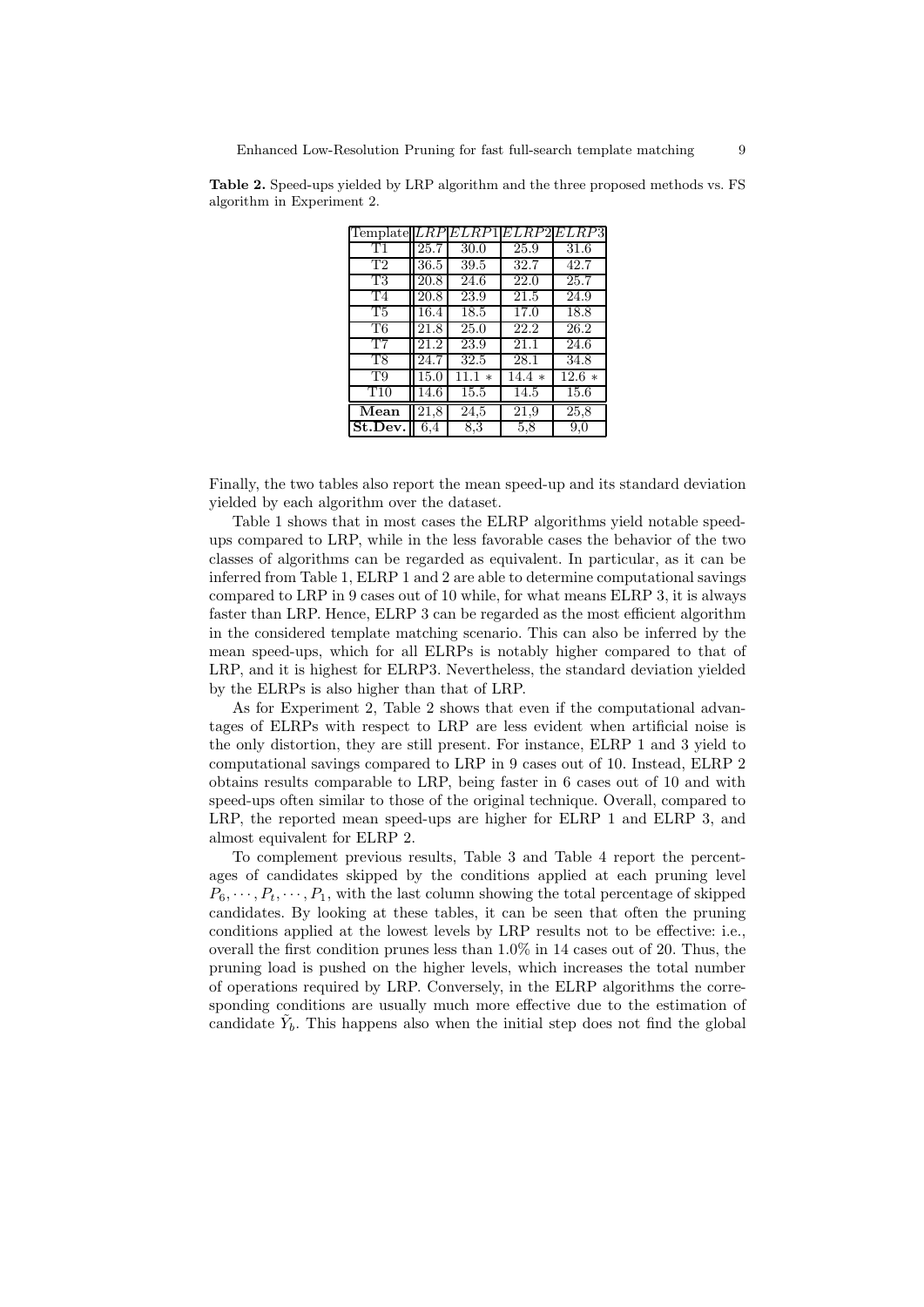**Table 3.** Efficiency of the pruning conditions used by the algorithms in Experiment 1.

| Т             | $\rm{Alg}$     |                   |                   |                          | $P_6\%  P_5\%  P_4\%  P_3\% $ | $P_2\%$                              | $P_1\%$          | $P_{TOT}\%$    |
|---------------|----------------|-------------------|-------------------|--------------------------|-------------------------------|--------------------------------------|------------------|----------------|
|               | $_{\rm LRP}$   | 9.2               | $^{13.8}$         | 11.3                     | 60.0                          | 4.7                                  | 0.9              | $100.0\,$      |
|               | ELRP1          | 49.7              | 13.9              | 16.4                     | 14.6                          | 4.5                                  | 0.9              | 100.0          |
|               | ELRP2          | 49.7              | 13.9              | $\overline{1}6.4$        | 14.6                          | 4.5                                  | 0.9              | $100.0\,$      |
|               | ELRP3          | 49.7              | 13.9              | 16.4                     | 14.6                          | 4.5                                  | 0.9              | 100.0          |
| $\mathrm{T}2$ | $_{\rm LRP}$   | 53.5              | 23.8              | 6.0                      | $16.6\,$                      | 0.0                                  | 0.0              | $100.0\,$      |
|               | ELRP1          | 92.9              | 4.2               | 2.2                      | 0.7                           | 0.0                                  | 0.0              | 100.0          |
|               | ELRP2          | 92.9              | 4.2               | 2.2                      | 0.7                           | 0.0                                  | 0.0              | 100.0          |
|               | ELRP3          | 92.9              | 4.2               | 2.2                      | 0.7                           | 0.0                                  | 0.0              | 100.0          |
| Т3            | LRP            | 2.9               | 0.5               | $\overline{30.9}$        | 37.7                          | 25.0                                 | 3.0              | 100.0          |
|               | ELRP1          | 11.7              | 9.6               | 20.0                     | 41.5                          | 16.9                                 | 0.3              | 100.0          |
|               | ELRP2          | 11<br>.7          | 9.6               | 20.0                     | 41.5                          | $16.9\,$                             | 0.3              | 100.0          |
|               | $\rm ELRP3$    | 11.7              | 9.6               | 20.0                     | 41.5                          | 16.9                                 | 0.3              | 100.0          |
| T4            | $_{\rm LRP}$   | 0.4               | 0.0               | 6.8                      | 27.8                          | 63.6                                 | 1.4              | 100.0          |
|               | ELRP1          | 8.8               | 6.6               | 30.5                     | 37.7                          | 15.5                                 | 0.8              | 100.0          |
|               | ELRP2          | 8.8               | 6.6               | 30.5                     | 37.7                          | 15.5                                 | 0.8              | 100.0          |
|               | ЕI<br>RP3.     | 8.8               | $6.6\,$           | 30.5                     | 37.7                          | 15.5                                 | 0.8              | 100.0          |
| Т5            | $_{\rm LRP}$   | $\overline{0.3}$  | 11.4              | 72.1                     | 13.8                          | 2.4                                  | 0.0              | 100.0          |
|               | ELRP1          | 27.6              | 37.7              | 30.4                     | 4.1                           | 0.1                                  | 0.0              | 100.0          |
|               | ELRP2          | $\overline{27.6}$ | 37.7              | 30.4                     | 4.1                           | 0.1                                  | 0.0              | 100.0          |
|               | ELRP3          | $\overline{2}7.6$ | 37.7              | 30.4                     | 4.1                           | 0.1                                  | 0.0              | 100.0          |
| Т6            | $_{\rm LRP}$   | $0.2\,$           | 0.3               | 15.3                     | 82.8                          | 1.4                                  | 0.0              | 100.0          |
|               | ELRP1          | 15.4              | $\overline{27.6}$ | 52.3                     | 4.6                           | $\overline{0.1}$                     | 0.0              | $100.0\,$      |
|               | ELRP2          | 15.4              | 27.6              | 52.3                     | 4.6                           | 0.1                                  | 0.0              | 100.0          |
|               | ELRP3          | 15.4              | $\overline{27.6}$ | 52.3                     | 4.6                           | 0.1                                  | 0.0              | 100.0          |
| T7            | $_{\rm LRP}$   | 8.8               | 0.1               | 65.2                     | 17.6                          | $\overline{7.3}$                     | 1.1              | 100.0          |
|               | ELRP1          | 57.0              | 15.5              | 15.7                     | 10.0                          | $1.6\,$                              | $0.2\,$          | $100.0\,$      |
|               | ELRP2          | 57.0              | 15.5              | 15.7                     | $\overline{1}0.0$             | $\overline{1.6}$                     | 0.2              | 100.0          |
|               | ELRP3          | 57.0              | 15.5              | 15.7                     | 10.0                          | $1.6\,$                              | $\overline{0.2}$ | 100.0          |
| T8            | $_{\rm LRP}$   | 0.0               | $\overline{2.3}$  | 95.1                     | 2.7                           | 0.0                                  | 0.0              | 100.0          |
|               | ELRP1          | 14.3              | 42.3              | 40.8                     | 2.7                           | 0.0                                  | 0.0              | 100.0          |
|               | ELRP2          | 14.3              | 42.3              | 40.8                     | 2.7                           | 0.0                                  | 0.0              | 100.0          |
|               | ELRP3          | 14.3              | 42.3              | 40.8<br>$\overline{7.3}$ | 2.7                           | $\overline{0.0}$<br>$\overline{0.3}$ | 0.0              | 100.0          |
| T9            | $_{\rm LRP}$   | 0.9<br>15.1       | 5.6<br>10.3       | 22.3                     | 85.9<br>45.6                  | 6.7                                  | 0.0<br>0.0       | 100.0<br>100.0 |
|               | ELRP1<br>ELRP2 | 15.1              | 10.3              | 22.3                     | 52.0                          | $\overline{0.3}$                     | 0.0              | 100.0          |
|               | RP3<br>ЕI      | 29.7              | 28.6              | 28.1                     | 12.9                          | 0.6                                  | 0.1              | $100.0\,$      |
| T10           | $_{\rm LRP}$   | 0.0               | 1.4               | 41.8                     | 48.4                          | 8.4                                  | 0.0              | 100.0          |
|               | ELRP1          | 7.0               | 6.0               | $16.1\,$                 | 63.3                          | 7.4                                  | 0.1              | 100.0          |
|               | $_{\rm ELRP2}$ | 7.0               | 6.0               | 30.2                     | 49.3                          | 7.5                                  | 0.0              | 100.0          |
|               | ELRP3          | 13.4              | $21.5\,$          | 31.6                     | 32.2                          | $\overline{1.3}$                     | $0.1\,$          | 100.0          |
|               |                |                   |                   |                          |                               |                                      |                  |                |

minimum, which means that  $\tilde{Y}_b$  still represents a better estimation of the best match (as regards the matching score) with respect to those used by LRP for the initial pruning conditions. For instance, in the worst case the first condition prunes 4.7%. Nevertheless, in a few cases the better effectiveness of the initial pruning conditions does not imply a speed-up with respect to LRP due to the computational overhead associated with the initial search.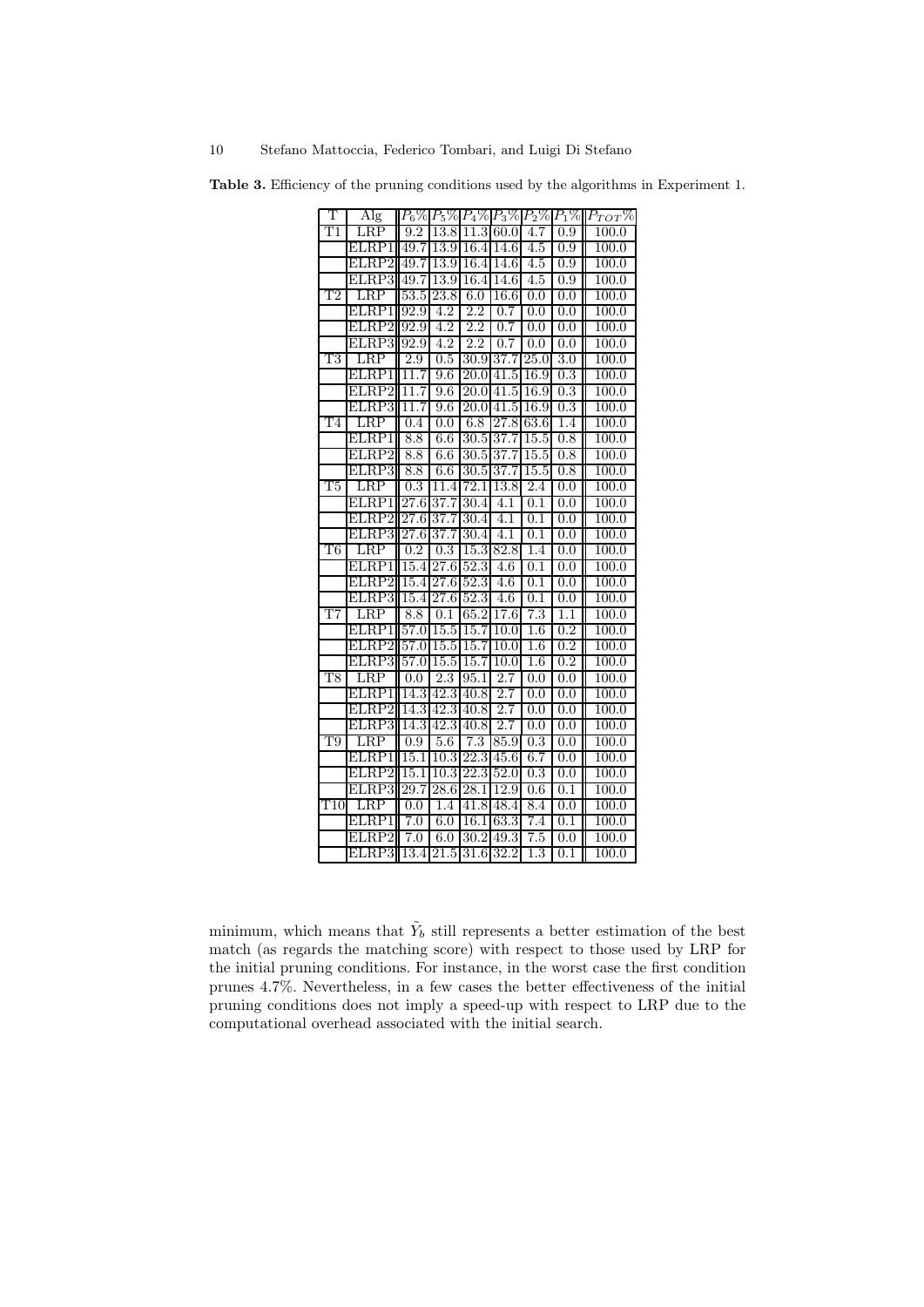**Table 4.** Efficiency of the pruning conditions used by the algorithms in Experiment 2.

| T                         | Alg                |                   |                   | $P_6\%P_5\%P_4\%P_3\%P_2\%P_1\%$ |                  |                  |                  | $P_{TOT}\%$        |
|---------------------------|--------------------|-------------------|-------------------|----------------------------------|------------------|------------------|------------------|--------------------|
| $\overline{\rm T1}$       | $_{\rm LRP}$       | 4.3               | 82.1              | 6.7                              | 5.0              | 1.7              | $0.1\,$          | 100.0              |
|                           | ELRP1              | 76.2              | 10.3              | 6.7                              | 5.0              | 1.7              | 0.1              | 100.0              |
|                           | ELRP2              | 76.2              | 10.3              | 6.7                              | 5.0              | 1.7              | $\overline{0.1}$ | 100.0              |
|                           | ELRP3              | 76.2              | 10.3              | 6.7                              | 5.0              | $1.7\,$          | $0.1\,$          | 100.0              |
| T2                        | $\overline{RP}$    | $86.5\,$          | 9.3               | $1.5\,$                          | $2.3\,$          | 0.4              | 0.0              | 100.0              |
|                           | ELRP1              | 93.5              | $\overline{2.2}$  | $1.5\,$                          | $\overline{2.3}$ | 0.4              | 0.0              | 100.0              |
|                           | ELRP2              | 93.5              | 2.2               | 1.5                              | 2.3              | 0.4              | 0.0              | 100.0              |
|                           | ELRP3              | 93.5              | $\overline{2.2}$  | 1.5                              | $\overline{2.3}$ | 0.4              | 0.0              | 100.0              |
| T3                        | $_{\rm LRP}$       | 0.1               | 11.0              | 79.9                             | 9.0              | 0.0              | 0.0              | 100.0              |
|                           | ELRP1              | 24.1              | 23.1              | 43.8                             | 9.0              | 0.0              | 0.0              | 100.0              |
|                           | ELRP2              | $\overline{24.1}$ | $\overline{23.1}$ | 43.8                             | 9.0              | 0.0              | 0.0              | 100.0              |
|                           | ELRP3              | 24.1              | 23.1              | 43.8                             | 9.0              | 0.0              | 0.0              | 100.0              |
| T4                        | $_{\rm LRP}$       | $\overline{0.0}$  | 2.8               | 89.3                             | $\overline{7.7}$ | 0.2              | 0.0              | 100.0              |
|                           | ELRP1              | 19.3              | 18.8              | 54.0                             | 7.7              | $\overline{0.2}$ | 0.0              | 100.0              |
|                           | ELRP2              | 19.3              | 18.8              | 54.0                             | 7.7              | 0.2              | 0.0              | 100.0              |
|                           | ELRP3              | 19.3              | 18.8              | 54.0                             | $\overline{7}.7$ | $\overline{0.2}$ | 0.0              | 100.0              |
| T5                        | LRP                | 0.0               | $\overline{2.8}$  | 75.6                             | 18.4             | $\overline{3.0}$ | $0.1\,$          | 100.0              |
|                           | $\rm ELRP1$        | 17.8              | 23.1              | 37.6                             | 18.4             | $3.0\,$          | 0.1              | 100.0              |
|                           | ELRP2              | 17.8              | 23.1              | 37.6                             | 18.4             | 3.0              | $\overline{0}.1$ | 100.0              |
|                           | LRP3<br>ЕI         | 17.8              | 23.1              | 37.6                             | 18.4             | 3.0              | $0.1\,$          | 100.0              |
| Т6                        | LRP                | 0.0               | $\overline{5.5}$  | 90.8                             | $3.6\,$          | $\overline{0.1}$ | 0.0              | 100.0              |
|                           | ELRP1              | 9.5               | 29.5              | 57.2                             | 3.6              | 0.1              | 0.0              | 100.0              |
|                           | ELRP2              | 9.5               | $\overline{29.5}$ | 57.2                             | $\overline{3.6}$ | 0.1              | 0.0              | 100.0              |
|                           | ELRP3              | 9.5               | 29.5              | 57.2                             | $3.6\,$          | $\overline{0.1}$ | 0.0              | 100.0              |
| T7                        | LRP                | $0.1\,$           | 77.9              | 11.0                             | 7.7              | 2.9              | 0.5              | 100.0              |
|                           | ELRP1              | 65.1              | 12.9              | 11.0                             | 7.7              | 2.9              | 0.5              | 100.0              |
|                           | $_{\rm ELRP2}$     | 65.1              | 12.9              | 11.0                             | 7.7              | $\overline{2.9}$ | 0.5              | 100.0              |
|                           | ELRP3              | 65.1              | 12.9              | 11.0                             | 7.7              | $\overline{2.9}$ | 0.5              | 100.0              |
| $_{\rm T8}$               | $_{\rm LRP}$       | 0.0               | 26.8              | 73.1                             | 0.1              | 0.0              | 0.0              | 100.0              |
|                           | ELRP1              | 15.2              | 64.9              | 19.8                             | $0.1\,$          | 0.0              | 0.0              | $\overline{100.0}$ |
|                           | $_{\rm RP2}$<br>ЕI | $15.\overline{2}$ | 64.9              | 19.8                             | 0.1              | 0.0              | 0.0              | 100.0              |
|                           | ELRP3              | 15.2              | 64.9              | 19.8                             | $\overline{0.1}$ | 0.0              | $\overline{0.0}$ | 100.0              |
| Т9                        | $_{\rm LRP}$       | $0.1\,$           | 0.1               | 66.7                             | 30.3             | 2.7              | $0.1\,$          | 100.0              |
|                           | ELRP1              | 4.7               | 2.7               | 9.0                              | 80.8             | $2.7\,$          | 0.1              | 100.0              |
|                           | ELRP2              | 4.7               | $\overline{2.7}$  | 59.5                             | 30.3             | 2.7              | 0.1              | 100.0              |
|                           | RP3.<br>E.         | 17.7              | 14.1              | 25.4                             | 34.0             | 8.1              | 0.5              | 100.0              |
| $\overline{\mathrm{T}}10$ | LRP                | 0.0               | $\overline{0.0}$  | 55.9                             | 42.7             | $\overline{1.4}$ | 0.0              | 100.0              |
|                           | ELRP1              | 9.4               | 18.1              | 28.4                             | 42.7             | 1.4              | 0.0              | 100.0              |
|                           | ЕI<br>RP2.         | $\overline{9.4}$  | 18.1              | 28.4                             | 42.7             | $\overline{1.4}$ | 0.0              | 100.0              |
|                           | ELRP3              | 9.4               | 18.1              | 28.4                             | 42.7             | 1.4              | $\overline{0.0}$ | 100.0              |

For what means the behavior of the 3 proposed algorithms, ELRP 2 is the one which obtains the most similar performance compared to the original algorithm. In particular, it is able to obtain notable speed-ups in Experiment 1, not counterparted by particular negative performances. These results confirm the trend exposed in Section 3, that is the performance of ELRP 2 compared to LRP is lower bounded by the computational weight of the non-exhaustive overhead needed to initialize  $Y_b$ , which ought to be small. This can be seen by considering